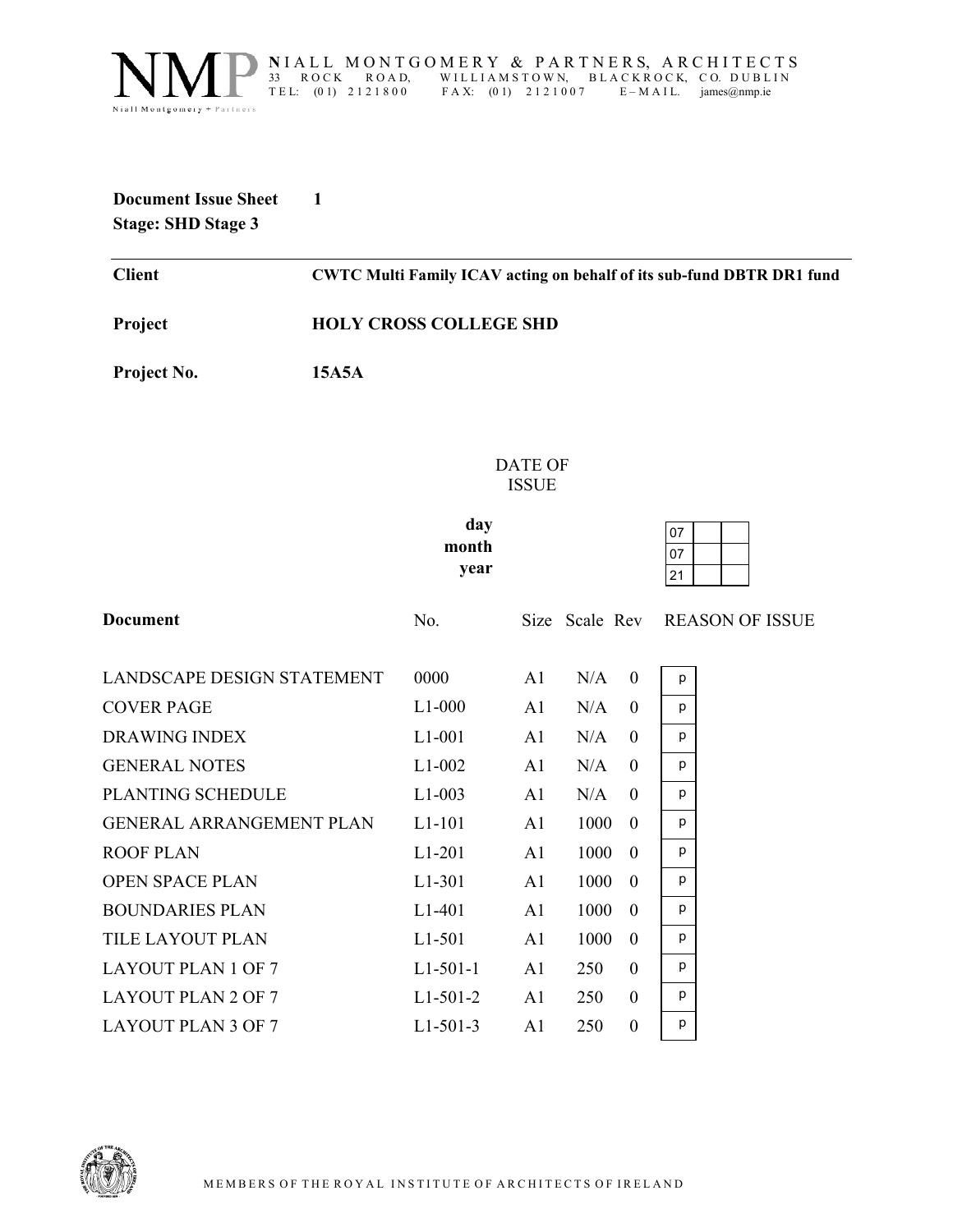| <b>LAYOUT PLAN 4 OF 7</b>    | $L1-501-4$          | A1             | 250       | $\mathbf{0}$     | p      |
|------------------------------|---------------------|----------------|-----------|------------------|--------|
| <b>LAYOUT PLAN 5 OF 7</b>    | $L1-501-5$          | A1             | 250       | $\boldsymbol{0}$ | p      |
| <b>LAYOUT PLAN 6 OF 7</b>    | $L1-501-6$          | A1             | 250       | $\boldsymbol{0}$ | p      |
| <b>LAYOUT PLAN 7 OF 7</b>    | $L1-501-7$          | A1             | 250       | $\boldsymbol{0}$ | p      |
| <b>ROOF GARDEN - A1</b>      | $L1-601$            | A1             | 100       | $\overline{0}$   | p      |
| <b>SKY GARDENS LAYOUT</b>    | $L1-601-1$          | A1             | 100       | $\boldsymbol{0}$ | p      |
| <b>ROOF GARDEN - A2</b>      | $L1-602$            | A1             | 100       | $\boldsymbol{0}$ | p      |
| <b>ROOF GARDEN - A3</b>      | $L1-603$            | A <sub>1</sub> | 100       | $\boldsymbol{0}$ | p      |
| <b>ROOF GARDEN - A4</b>      | $L1-604$            | A <sub>1</sub> | 100       | $\boldsymbol{0}$ | p      |
| LEVEL 5 - D1                 | $L1-605$            | A1             | 200       | $\boldsymbol{0}$ | p      |
| ROOF GARDEN - D1             | $L1-606$            | A1             | 200       | $\boldsymbol{0}$ | p      |
| <b>SECTION LOCATION PLAN</b> | $L1-800$            | A1             | 1000      | $\boldsymbol{0}$ | p      |
| <b>SECTIONS 1 OF 28</b>      | L1-801              | A1             | AS        | $\boldsymbol{0}$ | p      |
| <b>SECTIONS 2 OF 28</b>      | $L1-802$            | A1             | AS        | $\boldsymbol{0}$ | p      |
| <b>SECTIONS 3 OF 28</b>      | $L1-803$            | A1             | AS        | $\mathbf{0}$     | p      |
| <b>SECTIONS 4 OF 28</b>      | $L1 - 804$          | A1             | AS        | $\boldsymbol{0}$ | p      |
| <b>SECTIONS 5 OF 28</b>      | $L1-805$            | A1             | AS        | $\boldsymbol{0}$ | p      |
| <b>SECTIONS 6 OF 28</b>      | $L1-806$            | A1             | AS        | $\boldsymbol{0}$ | p      |
| <b>SECTIONS 7 OF 28</b>      | $L1-807$            | A1             | AS        | $\boldsymbol{0}$ | p<br>p |
| <b>SECTIONS 8 OF 28</b>      | L1-808              | A1             | AS        | $\boldsymbol{0}$ | p      |
| <b>SECTIONS 9 OF 28</b>      | L <sub>1</sub> -809 | A1             | AS        | $\boldsymbol{0}$ | p      |
| <b>SECTIONS 10 OF 28</b>     | $L1-810$            | A1             | AS        | $\boldsymbol{0}$ | p      |
| <b>SECTIONS 11 OF 28</b>     | L1-811              | A1             | AS        | $\mathbf{0}$     | р      |
| <b>SECTIONS 12 OF 28</b>     | L1-812              | A1             | AS        | $\mathbf{0}$     | p      |
| <b>SECTIONS 13 OF 28</b>     | L1-813              | A <sub>1</sub> | AS        | $\theta$         | p      |
| <b>SECTIONS 14 OF 28</b>     | L1-814              | A <sub>1</sub> | AS        | $\boldsymbol{0}$ | p      |
| <b>SECTIONS 15 OF 28</b>     | L1-815              | A1             | AS        | $\boldsymbol{0}$ | p      |
| <b>SECTIONS 16 OF 28</b>     | L1-816              | A1             | AS        | $\boldsymbol{0}$ | p      |
| <b>SECTIONS 17 OF 28</b>     | L1-817              | A <sub>1</sub> | AS        | $\overline{0}$   | p      |
| <b>SECTIONS 18 OF 28</b>     | L1-818              | A <sub>1</sub> | <b>AS</b> | $\boldsymbol{0}$ | p      |
| <b>SECTIONS 19 OF 28</b>     | L1-819              | A1             | AS        | $\boldsymbol{0}$ | p      |
| <b>SECTIONS 20 OF 28</b>     | L1-820              | A1             | AS        | $\mathbf{0}$     | p      |
| <b>SECTIONS 21 OF 28</b>     | L1-821              | A <sub>1</sub> | AS        | $\boldsymbol{0}$ | p      |
| <b>SECTIONS 22 OF 28</b>     | L1-822              | A <sub>1</sub> | AS        | $\boldsymbol{0}$ | р      |
| <b>SECTIONS 23 OF 28</b>     | L1-823              | A <sub>1</sub> | AS        | $\boldsymbol{0}$ | p      |
|                              |                     |                |           |                  |        |